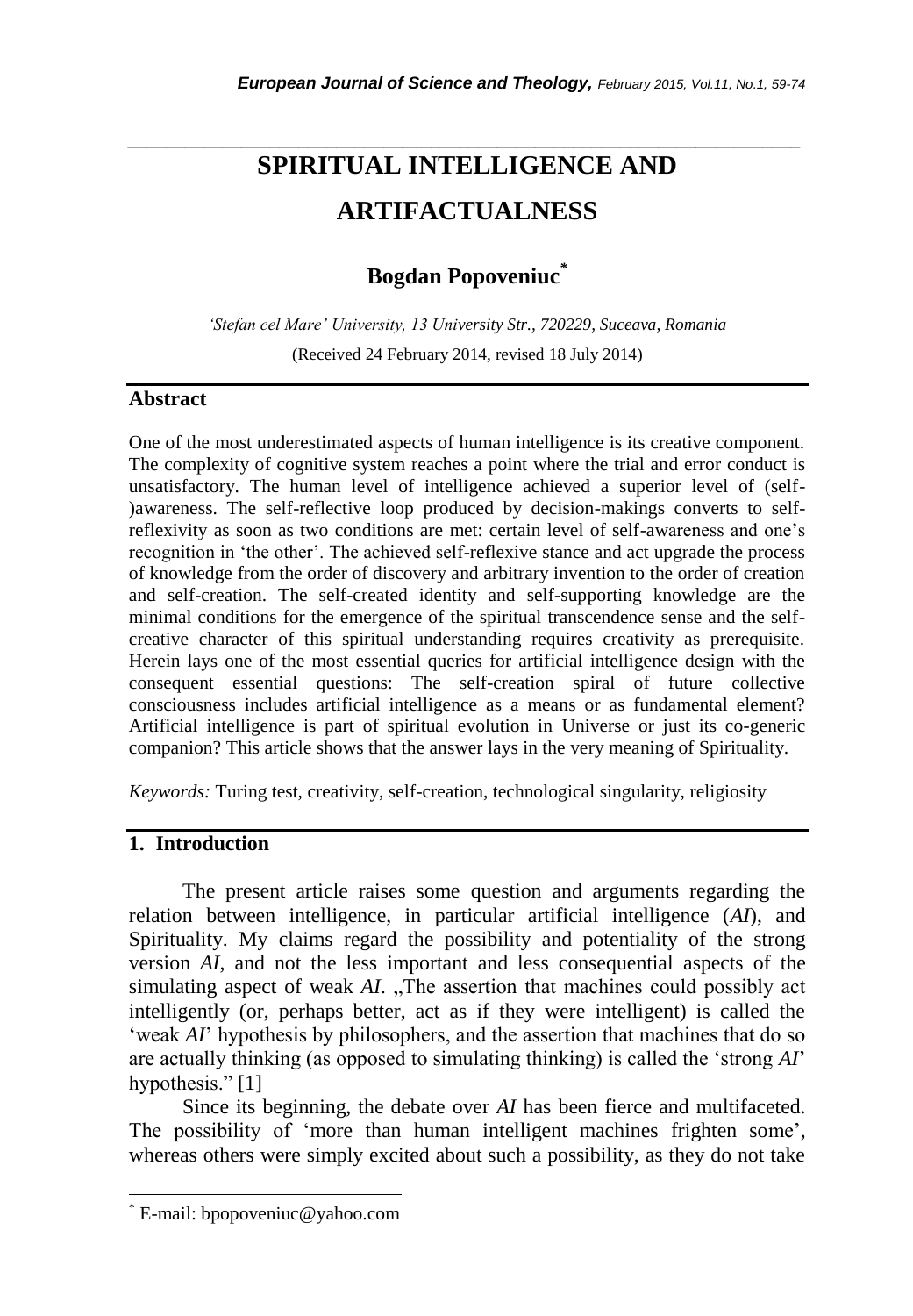into consideration the possibly awful consequence of the end of the human species as is envisaged in the scenario of the imminent technological Singularity. One of the first and foremost debated tasks was the criterion for establishing when the machines will achieve the respective level of intelligence, i.e. the Turing Test. Robert E. Horn [2] has mapped no less than 800 major claims, rebuttals, and counter-rebuttals related to the Turing Machine Test. Most of the sound objections, imaged primarily by Turing himself, are still under debate: the Problem of Creativity, of Free Will (Lady Lovelace's Objection), the Argument from Irreversibility, the Infinitary Reasoning, the Mental Imagery, the Introspection [3] or the Mathematical Objection, to list just a few. I will not discuss various logic-analytical approaches and reasoning disputes, but I will stop, for a moment, at one of the most paradigmatic debates: the counterarguments resulted from Gödel Theorem from the class of formal arguments [4].

### **2. Formal intelligence**

This large class of arguments shows that the discrete state machine is proven to have some intrinsic formal limitations. The non-decisiveness of analytic reasoning is revealed by the following curious fact: from the same clause by which Gödel or Penrose had set the limits of any artificial intelligence, Turing and its partisan, which *want* to believe in the unlimited power of abstract intelligence, were able to derived the opposite philosophical conclusion. The same incompletes theorem supports two completely opposite conclusions! For Turing, the inferential power equivalence of human thinking to machines involves that humans are also incapable of demonstrating every statement, while for Gödel, because there is not mathematical truth that humans can"t grasp, it implies that humans can"t not be machines. For Gödel either "the human mind (even within the realm of pure mathematics) infinitely surpasses the powers of any finite machine, or else there exist absolutely unsolvable diophantine problems" [5]. The sound consequence of this situation is that the mathematical truth and reality could be grasped not only conceptually through deduction, but also by intuition and insight, totally independent from any formal proof. "Human mathematicians are not using a knowably sound algorithm in order to ascertain mathematical truth." [6]

On such advanced topic as human understanding, the scientific mentality of Formal and Natural Sciences is of little use also because it restricts most of the discussion and comparison at formal aspects and therefore a lot of energy and resources were wasted in vain. The *AI* challenge is a potentially self-creative issue where the belief could alter or even create the objective truth, both at its ontological level – the possibility of creating *AI* –, and on its reasoning one. In humans, the intelligence is blended with other processes of knowledge within consciousness – the high-order state and/or (self)knowledge of the mind. One of the most important aspects of consciousness, neglected in technical approaches, is its phenomenality, i.e. the first person account. From this perspective, the concept of Seed *AI*, as is promoted by its partisans, is only a sort of a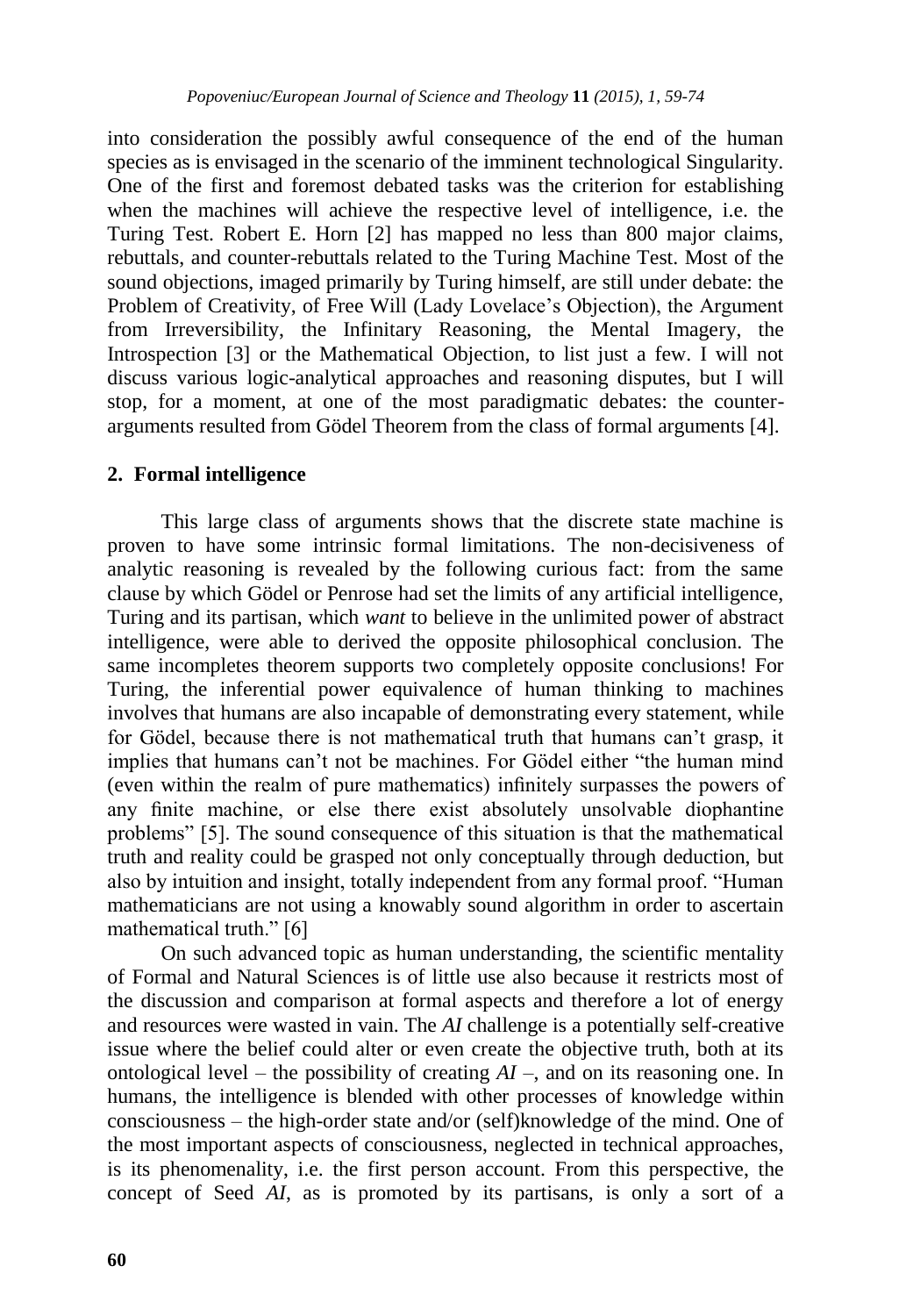Disneysation of the human intelligence. They consider two pre-programmed qualities as being enough for creating an autonomous self-evolving program. "1. Coding the basic skills that allow the system to acquire a large amount of specific knowledge. 2. The system reaching sufficient intelligence, and conceptual understanding of its own design, that it can deliberately improve its own design." [7] As it will further become obvious, the requirement for understanding this particular feature undermines every singularitarian scenario. From the formal programming perspective, the studies on automated deduction show that it is impossible to guarantee in advance the consistency of abstract spaces. It will be always a consistent set of axioms whose abstraction is inconsistent, and the inconsistence of any abstract spaces, abstract reasoning, should be dealt during the runtime [8]. Returning to Gödel, his argument states that self-reference will bring about inconsistency in any logical machine that could not function if it can"t learn from experience and be creative. The inconsistency of automated deduction (e.g. problem solving, planning, logic programming), cognitive modelling and learning drive any formal system in general (production systems, natural deduction systems, or refutations systems) to breakdowns, unless it gains other features beyond this self-referential inconsistency for maintaining the identity of its goals.

Another essential function of intelligence is its ability to be taught and learn and not to behave in an automated pre-programmed fashion. The present working paradigm on intelligence limits it to the cognitive ability to successfully respond to new situations and to learn from experience. Although many types of intelligent behaviour are recognized: naturalist, musical, logical-mathematical, existential, interpersonal, bodily-kinesthetic, linguistic, intra-personal or spatial [9], these are less conceptualized and almost completely unemployed in daily practice and researches. Moreover, a spiritual, existential or moral intelligence seems beyond our present way of (scientific) understanding.

The forecasted Technological Singularity, the critical point for autonomous development of the Technological System, is questionable as long as technological intelligence is essentially (pre-)programmed. Even so, genuine flaws are hidden within the arguments of singularitarian believers. For example in the Cyberiad Test the technological intelligence is conflated with organic intelligence and Nature (!) is invoked for judging the viability of this hypothesis. The Cyberiad Test [10] would be passed by a robot (computer, android, etc.) only if it is part of a (quasi-autonomous) "society" of self-replicating robots able to sustain themselves as a species over time. The technological singularity should be totally different than whatever was in the entire evolution of mankind, but its sustainability is tested in an evolutionist manner. But this original criterion reveals another important aspect: the peril of any enclosed specialized reasoning. Being designed to answer a formal question from the perspective of formal analytical thinkers, The Cyberiad neglects other essential possible consequences: the question of perverse incentive. The thinking implied in Cyberian test is more hazardous, dangerous and foolish than would ever be the "dangerous" idea of *controlled moral enhancement* proposed by Julian Savulescu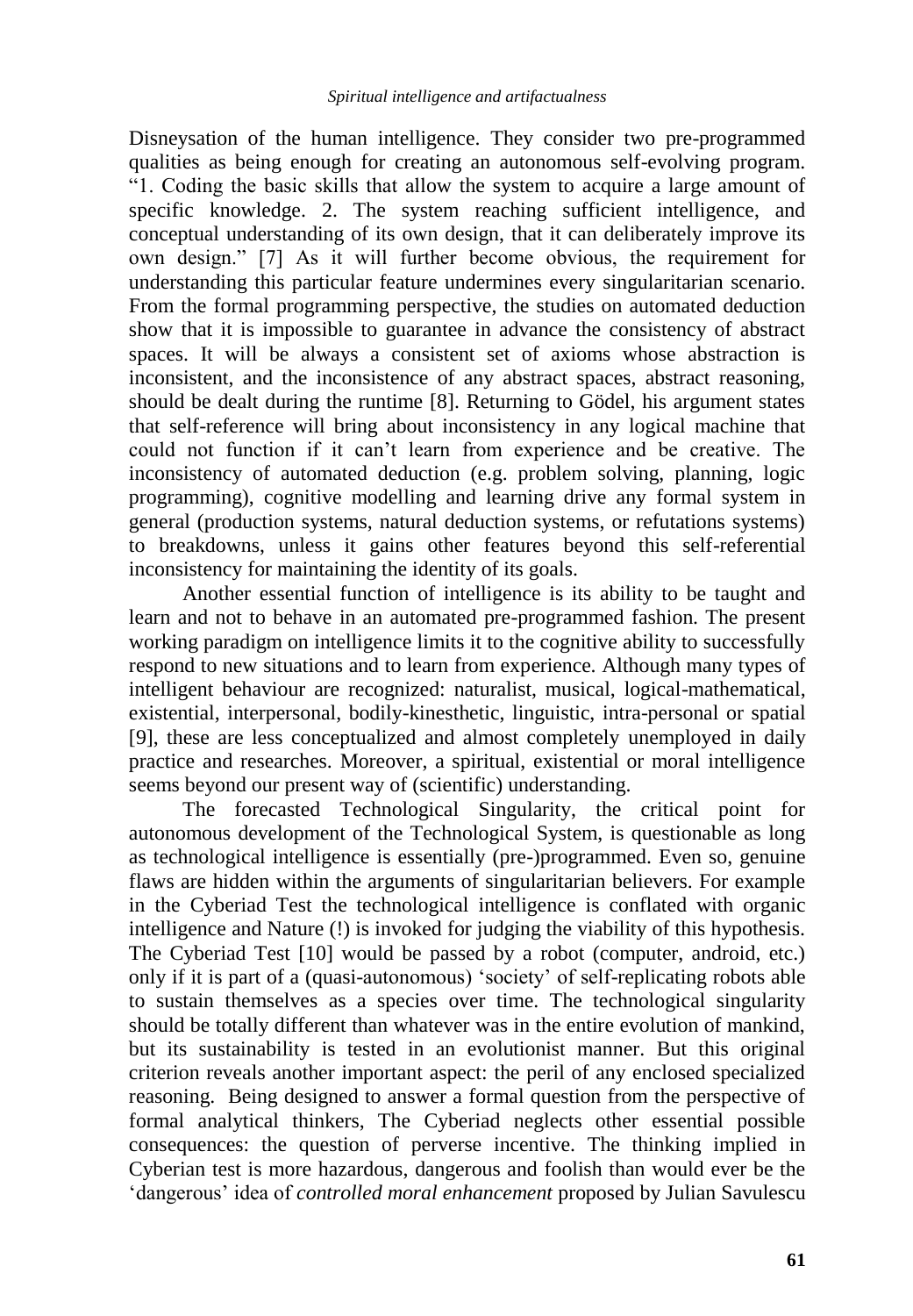[11]. The technological future of mankind can"t be thought and gambled in such primitive terms.

This situation is due to the fact that the Turing Problem is usually analyzed in the *wrong context* and from the perspective of a *pragmatic natural thinking* in a fully *engineered environment*, while the problem of an *aware* intelligence is first and foremost a matter of phenomenology. What is at stake is not the material aspect of simulating intelligence or if we can make human-like robots – a Disney cartoon image, but the problem of the first and second person account ability. Unfortunately, in the study of consciousness, the first [12, 13] and second [14] person methodologies are just twisting their way through the consecrated third person of scientific inquiry. Such first-person scientific study of subjective states is proposed, among others, by David Chalmers, John R. Searle, Thomas Nagel, Joseph Levine or Steven Pinker [15]. Their shared conviction is that "consciousness has a first-person or subjective ontology and so cannot be reduced to anything that has third-person or objective ontology. If you try to reduce or eliminate one in favour of the other you leave something out." [16] Regrettably, the spectacular advances of neurological technologies left far behind the study of the consciousness' lived experience, and hence the belief in the possibility of a disciplined approach to the investigation of conscious experience at personal level, by means of introspection, phenomenology, and meditative psychology [17, 18]. In the absence of such rigorous scientific approach any judgment on the development of computers that are "aware" and superhumanly intelligent is a guessing claim. There is no doubt that, in time, being a man-made creation, the *AI* entities might surely be able to match our abilities and surpass (almost) any of the human feature, even any Turing-like test. Although computers will be able to do everything, they can"t be everything, for example, persons [3].

I claim that the Turing test, if it where a significant and not only a formal thinking exercise, should be based on substantive philosophical foundations laid by the *Cartesian doubt* and the *Kantian transcendentalism*. The Cartesian doubt had set the formal condition for human intelligence: being human equal being self-reflective, and also being self-reflexive. Furthermore, Kantian Criticism had set the substantive (embodying) condition: the conditions for the possibility of experience are transcendental Intuition (Senses), Imagination and Apperception. Hence, *intelligence is a (self-)conscious, embodied, goal-oriented ability related to organic life within material environment*. In other words: "(a) mental activity directed toward purposive adaptation to, selection and shaping of, real-world environments relevant to one"s life" [19]. The issue of the high-level order of intelligence and consciousness may be simulated or replicated in non-organic devices or entities is a different matter, but is irreducible to intelligent behaviour which represents only the instrumental aspect of intelligence, and this matter poses no problem in respect with the predicted evolution toward a supposed Technological Singularity.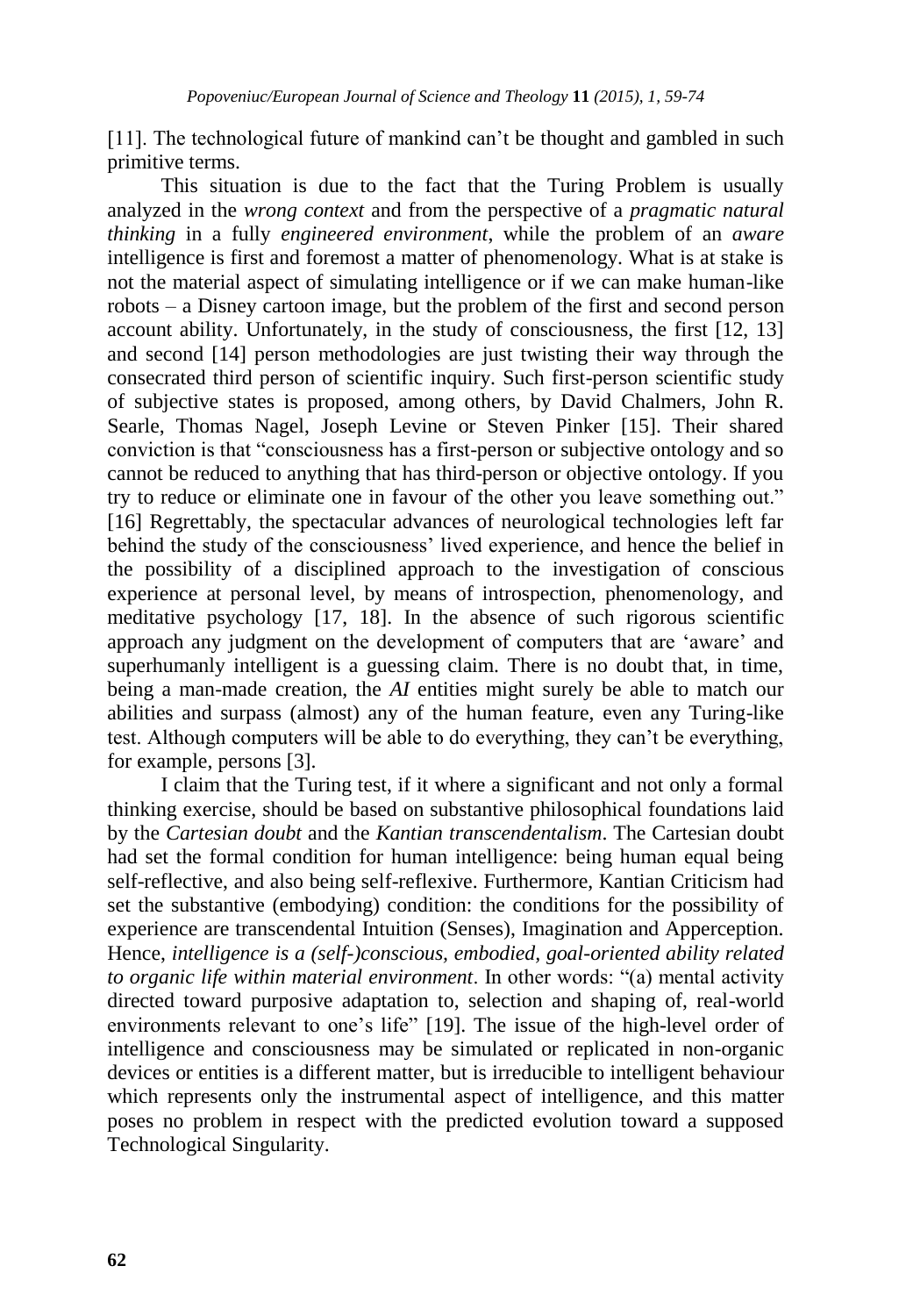If we combine one of the broadest perspective on intelligence as being a general ability of "a goal-directed adaptive behaviour" [20] with the information processing perspective from *AI* engineering ("the resultant of the process of acquiring, storing in memory, retrieving, combining, comparing, and using in new contexts information and conceptual skills" [21]) we understand why the Strong AI believers are so enthusiastic with the future perspective of such caricaturized image of human intelligence [22]. Although this perspective meets the standards for an "objective" definition of intelligence in measurable and observable terms, it is about an entirely depleted and desolated concept, far from the richness and complexity of what human intelligence is.

The ability of being creative and not only producing complex outcomes is another key question for *AI*. The explanations of the human mind and its creativity in terms of computational psychology (to the extent that such task is possible and does not represent only the computational analogy of everyday rationalization) create a false impression. It lowers creativity to some heuristic ways within a structured space of computational possibilities [23]. It tries to make us believe that we are in the possession of the true and entire explanation of human mind creativity, while it provides only a poor sketch of it. Such perspectives instead of increasing self-knowledge, often lessens the human mind to the level of a randomness alternatives and a chaotic determinism. The nowadays fashionable computational model is only the present counterpart of the former positivism, both of them claiming to explain everything in their socalled accurate and objective terms and promising to offer the true (scientific) knowledge. It is only one of multiple alternative ways of re-presenting, recreating and understanding (or maybe, knowing in this case) the reality. The human being does more than acquires data and computes information for gaining knowledge (deterministic mono-linear processes). In addition, it is able, in addition, to undergo the multi-composite interpolative and probabilistic process of understanding and the extrapolative non-deterministic and non-probabilistic process of wisdom which both are irreducible to cognitive modelling [24].

So on the face of it, mathematical thought as it is actually produced is not mechanical at all: "(…) *understanding* is essential, and it is just this aspect of actual mathematical thought that machines cannot share with us" [25]. The fact that mathematical thought cannot even be re-represented in mechanical terms is the most significant consequence of Gödel"s theorem, as Roger Penrose intended to prove. Moreover, understanding implies the re-creation of knowledge in the form of phenomenological identity of person, while wisdom represents a much higher level of thinking in values. "Thinking is not a simple reflection of the state of things." [26] We are saying the same things (*Information/knowledge*), but we mean different things (*Understanding*). We only can wonder about the Elliot"s visionary poetic wisdom when he is deploring the present state. "Where is the Life we have lost in living?/Where is the wisdom we have lost in knowledge?/Where is the knowledge we have lost in information?" [27]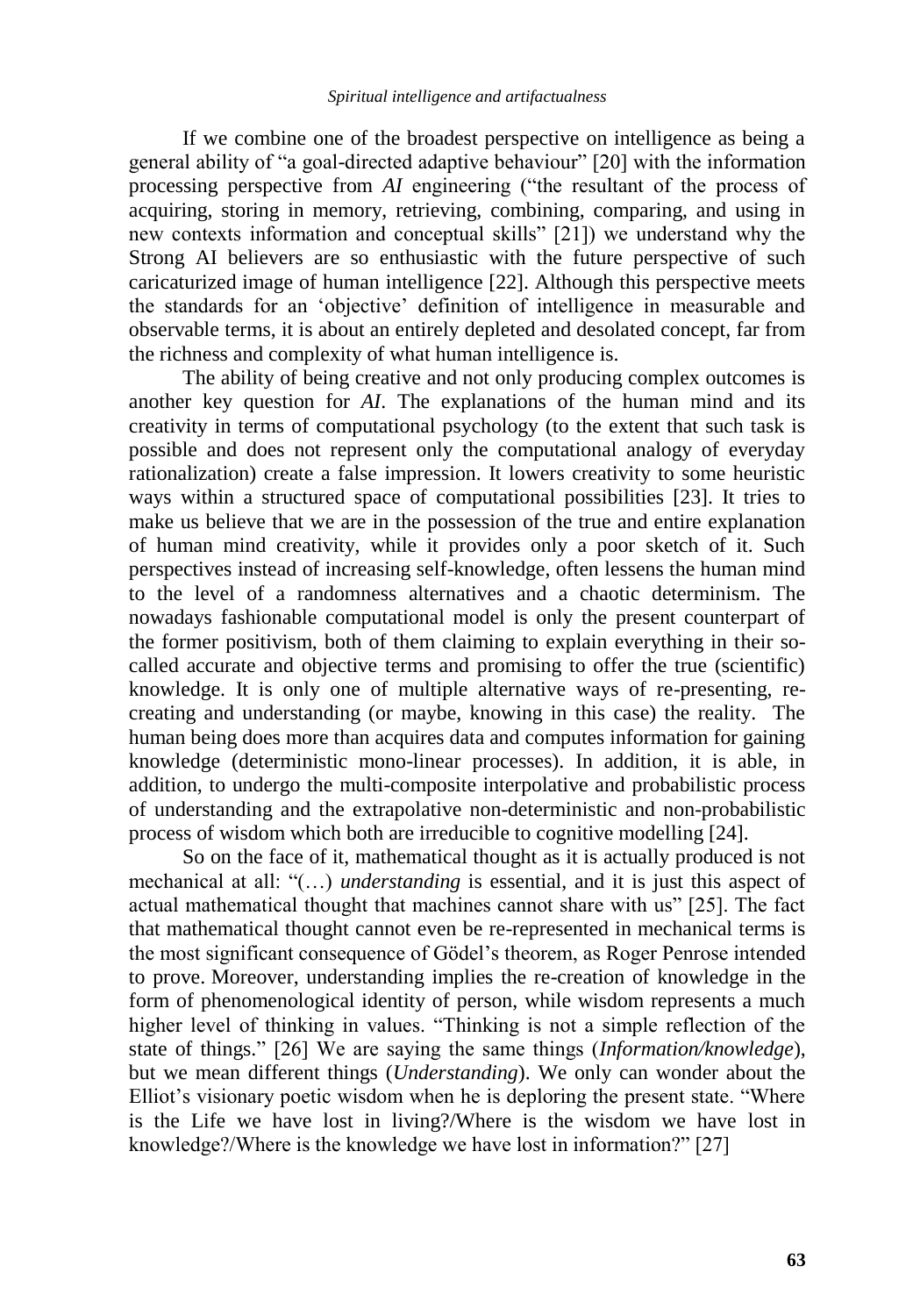### **3. Neurophysiology**

Human intelligence is anything but a computer-like system, neither in functional terms, nor in structural terms. It is driven by emotions, whereas the Turing test is based on a completely emotionless perspective. "Not until a machine can write a sonnet or compose a concerto because of thoughts and emotions felt, and not by the chance fall of symbols, could we agree that machine equals brain – that is, not only write it but know that it had written it. No mechanism could feel (and not merely artificially warmed by flattery, be made miserable by its mistakes, be charmed by sex, be angry or depressed when it cannot get what it wants." [28] Neurophysiology proves that human mind doesn"t function as a computer. The cerebral configuration evidences prove the same computer dissimilarity. The different layers of humans brain (reptilian brain, limbic brain and neocortex systems wherever they are located in cerebral structure [29]), have *a triune functional structure* [30] which cannot be reduced to an electrically wired functioning algorithms.

The *AI* is conceived, developed and measured in the same manner as IQ test, because both share the same limited understanding of what intelligence is. But human intelligence covers a wider range of irreducible one to other cognitive abilities as short-term memory, reasoning and verbal component, and these differences in cognitive abilities are mapped onto distinct functional circuits in the brain network [31]. Even if the basic information processing components could be similar, human intelligence seems to use different modules according to different contexts and tasks. People differ a lot in their competence in intellectual giftedness in respect to analytical (componential), creative (experiential) or contextual (practical) sub-components of their intelligence [32].

As long as human mind makes use of heuristic procedures for reasoning, it could not be reduced to a computer-like mechanism [33, 34]. The modern neurophysiologic researches reveal that the structure of neocortex is no longer entirely modular and encapsulated as are the more primitive parts of the brain. These primordial systems can"t sustain a sense of personal identity and elevate cognitive life. The way in which cognition is distributed throughout the cortex is not by discrete or isolated modules, but rather by gradual transitions from one function to another corresponding to continuous transitions on the cortical surface [35]. This 'gradiential' functioning of the brain is strongly related to the global brain function of *re-entry*: "the ongoing bidirectional exchange of signals along reciprocal axonal fibers linking two or more brain areas (which) serves as a general mechanism to couple the functioning of multiple areas of the cerebral cortex" [36]. This specificity in humans neural structuring of the brain, in particular the *re-entry* [37] and *degeneracy* mechanisms (the ability of elements that are structurally different to perform the same function or yield the same output) [38], seems to be the prerequisite for consciousness. The gradiential and inter-replacing functioning of different elements or modules of neural network [39], may be mandatory for sustaining awareness, as long as consciousness presupposes self-referential and self-reflexive capabilities. Similar with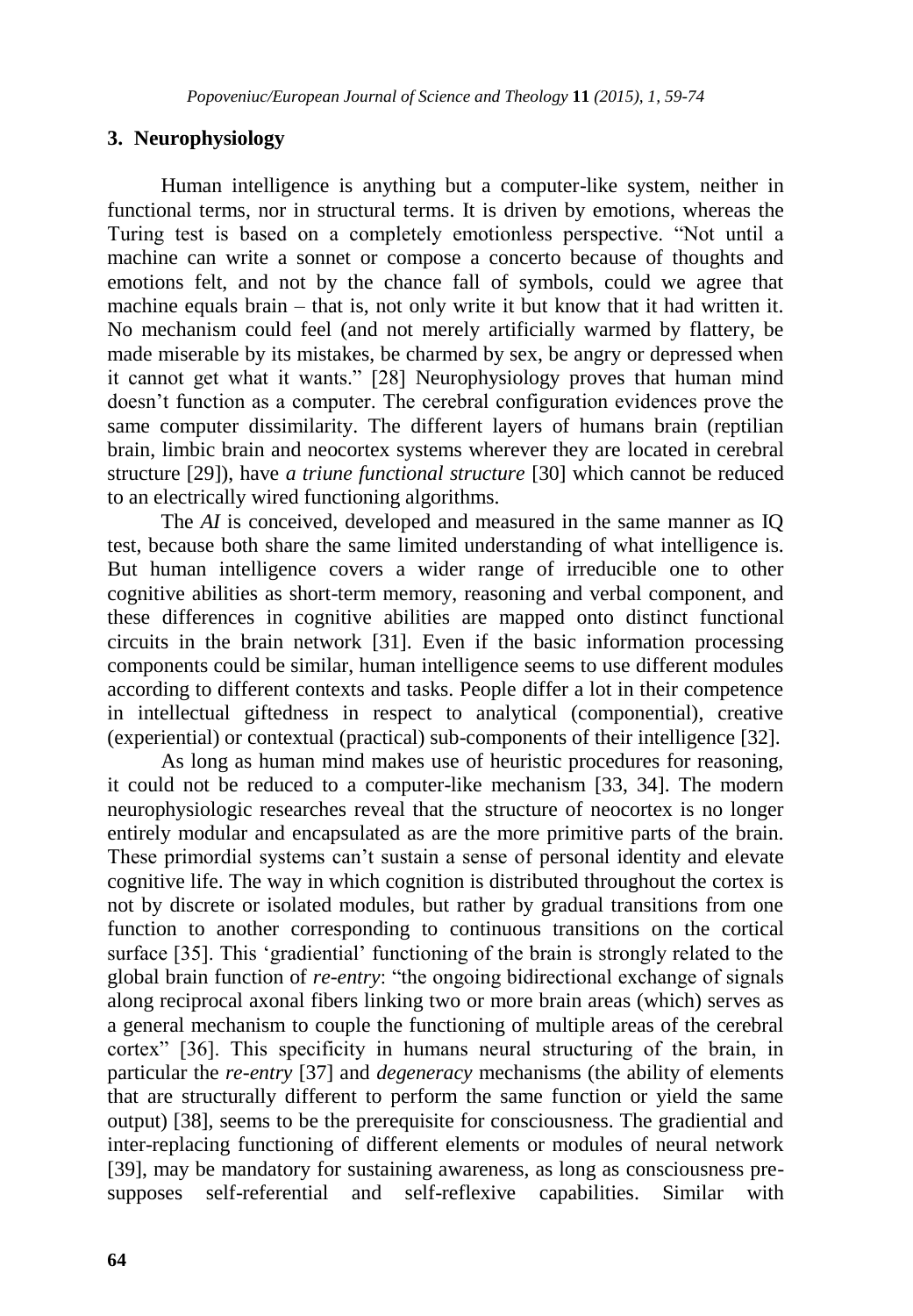anosognosia the machines don"t know that they process, they compute, and they not think. It is the well-known case of Phineas Gage whose frontal lobes was destroyed and "Gage was no longer Gage". Although he has preserved its intelligences as well as his abilities to see, to talk or move, he lost his core part of its being without knowing it (as all patients with severe damage to the frontal lobes) and lessened its decision-making abilities [40]. The overconfidence in an expected tremendous evolution of *AI* is supported by a long the illusion rotted deep in Western culture. The primacy of the intellect over the emotion, seen as impediment, goes back from Illuminist traditions and far back to Aquinas. But this ancient cultural representation is contradicted by current findings in neurophysiology. In human brain is not a clear distinction between thoughts and emotions they are intertwined: if a region has been found to play some role in emotion has also been connected with some aspects of cognition [41].

#### **4. Self-reflexivity**

Another critical point of *AI* conceptions is the fact that machines don"t make decisions, they simply follow procedures. They are passively submitted to pre-programmed algorithm(s), although these could be very complex and flexible or even self-improving. But this improvement is simply development, not evolution. The (human) will is an organic higher-order super-construction and implies non-cognitive elements such as volition, emotion, instinct, etc. The ecological relationship between self and environment resulted in evolution: the transformation of the fundamental drives and principles of the organization of the species. In nature, the complex organic systems arise by virtue of their progressive adaptation. Organic beings correct themselves by virtue of feedback loops and therefore evolve. The human intelligence is not limited to the conscious decisions; it involves self-reflection and volition as well. "Selfreflexive consciousness seems to emerge only at the level of humans and some other large-brained mammals. Here the system"s internal complexity is so great that it can no longer meet its needs by trial and error. It needs to evolve another level of awareness in order to weigh different courses of action; it needs, in other words, to make choices. Decision-making brings about self-reflexivity." [J. Macy and M. Brown, *The Holonic Shift and How to Take Part in It*, World Business Academy, 1994, http://www.joannamacy.net/the-holonic-shift.html]

Most of the Consciousness Theories converge to the same idea of its essential core of self-referring phenomenology. In the Self-representational higher-order theory of consciousness, for example, "a phenomenally conscious mental state is a state of a certain sort (perhaps with analog/non-conceptual intentional content) which also, at the same time, possesses a higher-order intentional content, thereby in some sense representing itself to the person who is the subject of that state" [42, 43]. The semantic (higher-order) meta-system which controls the first order intellectual perceptive and cognitive systems is not a simple replication at an upper level of the first, but is qualitatively different. It is able of creative solutions and processing, randomness and self-referentiality.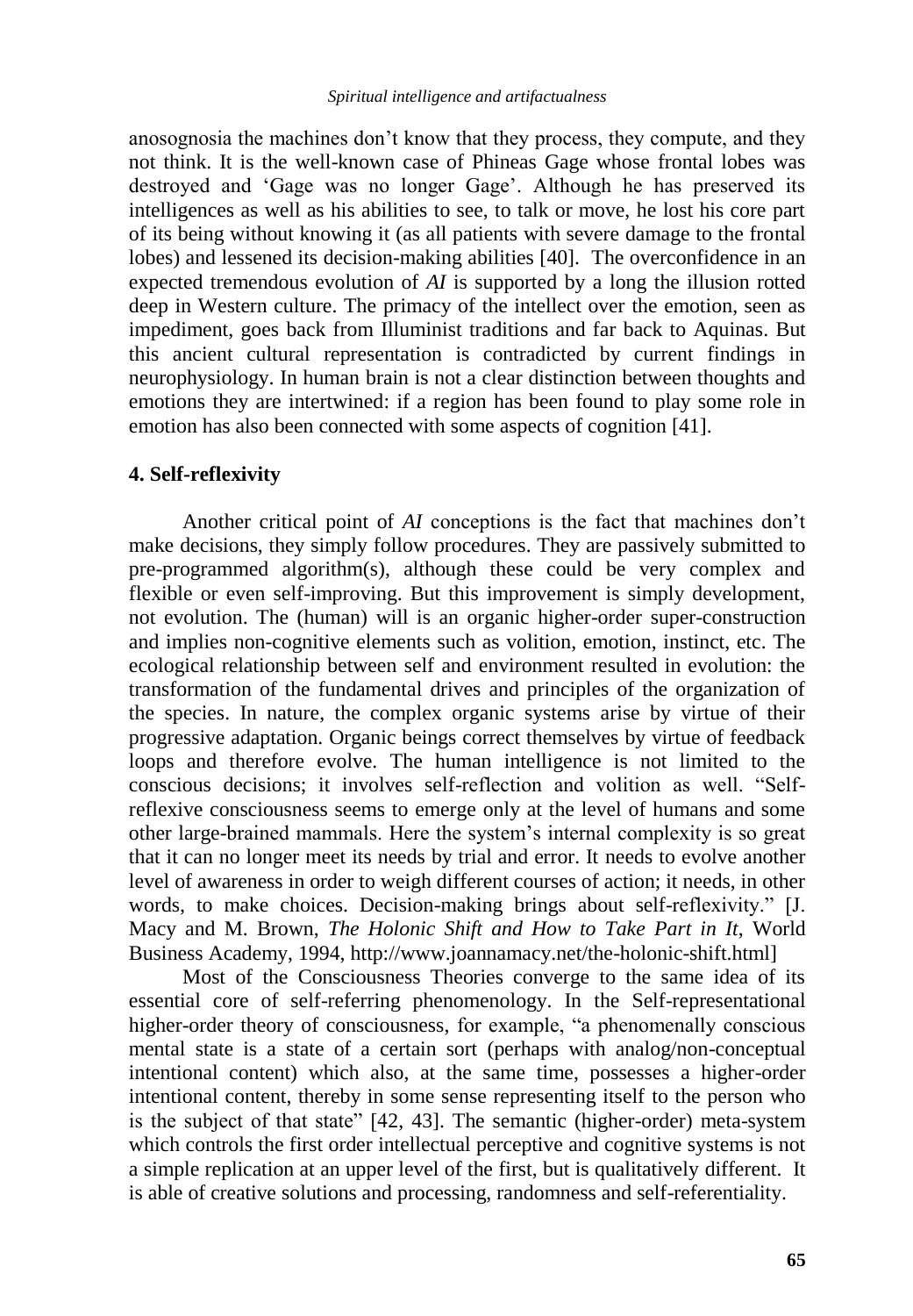## **5. Self-transcendence**

Self-reflexivity is the mind"s prerequisite state for self-transcendence. The person should first attain the ability to evaluate his/her limits and realize his/her conditions of possibility before being self-reflective. The simple self-reference (the self-reflective) and self-reflexive stance (the self-reflexivity) should not be mistaken. The first one is a semantic relation where the object and the subject of knowledge are mutually related and limited cognitive or intelligent formal system falls unavoidably under the limitation of Gödel's theorem. Selfreflexivity is a *transcendental* state of mind with a strong *transcendent* dimension. Hence, it is not limited to the enclosed Cartesian rationalism or Kantian criticism, but entails an already transcended position. "*Much* is commonly made of restrictions of thought, of reason, and so forth, and the claim is made that it is *impossible* to transcend such restrictions. What is lost track of in this claim is that something is already transcended by the very fact of being determined as a restriction. For determinateness, a limit is determined as restriction only in opposition to its other in general, that is, in opposition to *that which is without its restrictions*; the other of a restriction is precisely the *beyond*  with respect to it. Stone, metal, [or a computer!] do not transcend their restrictions, for the simple reason that the restriction is not a restriction *for them*." [44] This Hegelian transcendent intuition of self-knowing is the essence of the spiritual state of knowledge, the general meaning of Spirituality [45, 46].

## **6. Spirituality**

Spirituality is "discovered in moments in which the individual questions the meaning of personal existence and attempts to place the self within a broader ontological context." [47] Spirituality refers to an inner, subjective and motivating experience that "makes us feel a strong interest in understanding the meaning of things in life" [48]. It engages the whole inner human potential orienting toward higher purposes, values and scopes.

From a psychological perspective, some authors [49] consider that spirituality actually represents a separate personality characteristic, independent of the other five factors of NEO-PI-R [50], while others claim that dimension correlates with some of them, like Openness to Experience [51]. As the above mentioned study shows, Spirituality and Religiosity are not necessary ones, and other studies attest they have different influence over people"s personality. For example, Spirituality, more than Religiosity, is strongly related to mental health. It correlates with the Psychological Well-being expressed by Self-actualisation, Meaning in Life, and Personal Growth Initiative [52].

From the sociological perspective, spirituality is a cultural fact [53], the "the search for the sacred" [54], where sacred is not limited to God(s), the divine or supernatural, but is extremely broad conceived. "Sacred things are not simply those personal beings which are called Gods or spirits. A rock, a tree, a spring, a pebble, a piece of wood, a house, in a word, anything can be sacred." [55] It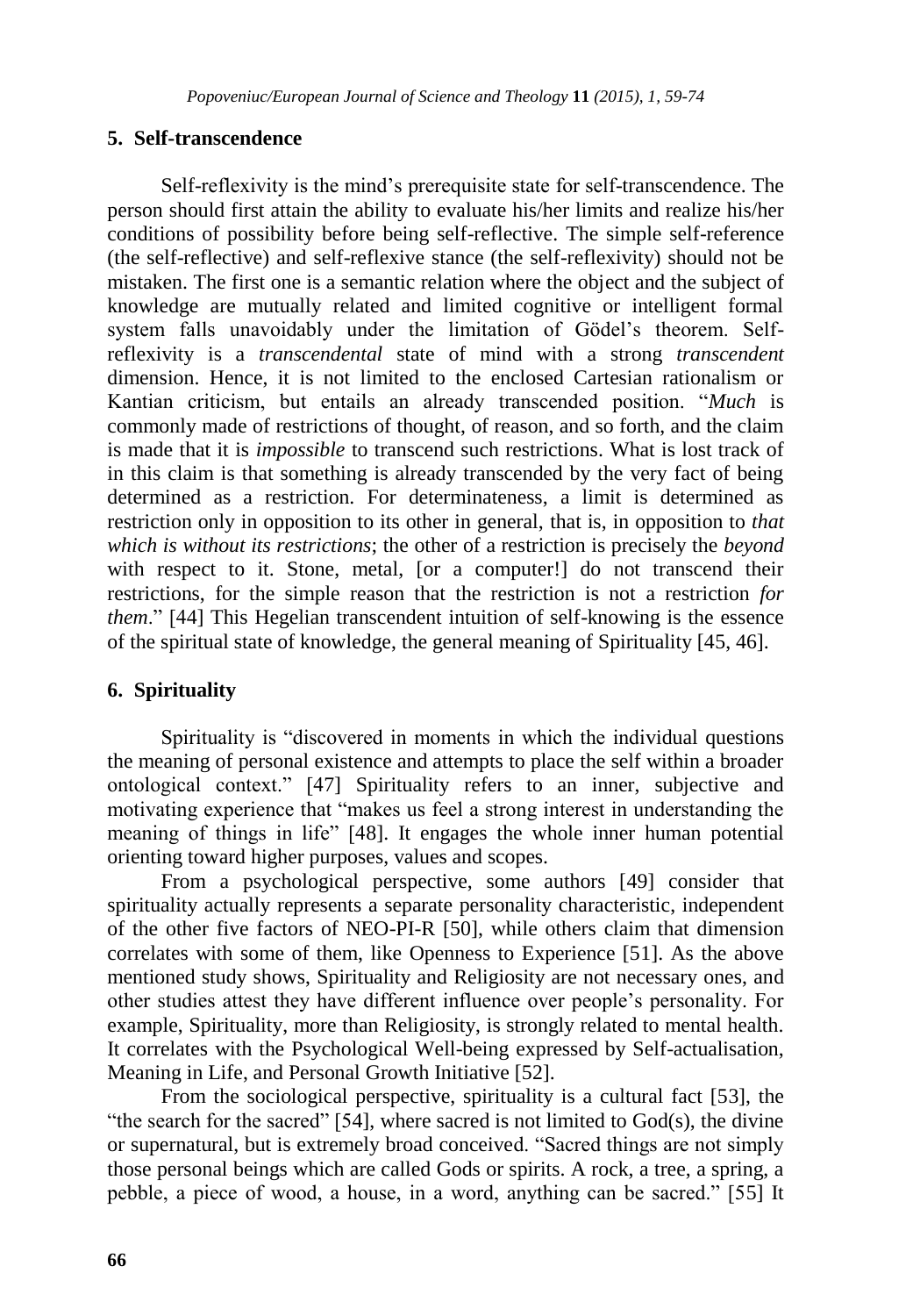should be understood as *functional*, transcendent *personal* experience with wholeness or upper realm, which engages the highest human potential, while religion is an organized and institutional compound of traditional, mundane and material practices [56]. Spirituality represents a multidirectional "search for existential meaning" [57] which lies beyond the personal self and daily understanding. Spirituality involves both human meta-needs: one for selfactualization and the other for self-transcendence. They equally involve creative abilities. One should be creative in order to have access to spirituality. One of the most accurate definitions of spirituality characterizes it as "the experience of *conscious* involvement in the project of *life-integration* through *selftranscendence* toward the ultimate value one perceives" [58]. I would say that *Spirituality is the felt need for self-transcending oneself in the way of selfcreation (the absolute form of self-actualization).* In this matter and at this level, we see how trivial the beliefs of the singularitarian and strong AI supporters have become. Spirituality is the human being's need for self-creation by understanding oneself. A real understanding, and not an (self-)deceptive which should encompass all conditions of possibility: the Self, the Nature, the Other and the Known. It is a process of self-understanding oneself as actualized and transcended, re-created and re-inserted as conscious of what made him/her to be.

## **7. Tech-Singularity**

The possibility of an autonomous self-chosen path of development for technological progress is a childish hypothesis. The human being has ideals. These are some of his/her fundamental drives. From the perspective of the systems theory, such behaviour could not be pre-programmed and is not reducible to procedures of state-maintaining, goal-seeking, or multi-goal seeking systems. It is a particular class of a purposeful system with chosen behaviour as well as variable results. The ultimate goal is this self-actualization propriety, which is impossible without the self-transcending one. Organic and above all human beings seem to be special designed for such self-improvement. If we accomplish a task or attain one of our objectives, the satisfaction state will endure only for a short period and soon we will seek another one more closely to such an ideal. This programming strategy should enclose 'perfection' and 'ultimate desirable' concepts [59]. Moreover, the drives of such relentless state are not just cognitive or rational, but they are, at least, reinforced by emotional and organic aspects. "The capability of seeking ideals may well be a characteristic that distinguishes man from anything he can make, including computers." [60] Without such self-created ideals, utopias, man descends to the level of things. With no ideals, the human being, the absolute rational master of the reality, becomes a simple creature of impulses [61]. It is obvious now why the absolute rational ideal/computational utopias bring about paradoxical degradation. That"s why, for the future of Mankind, the singularitarian problem of *AI* explosion and the substitution of human intelligence is a false one, although this fashionable fairytale of the current century is presented as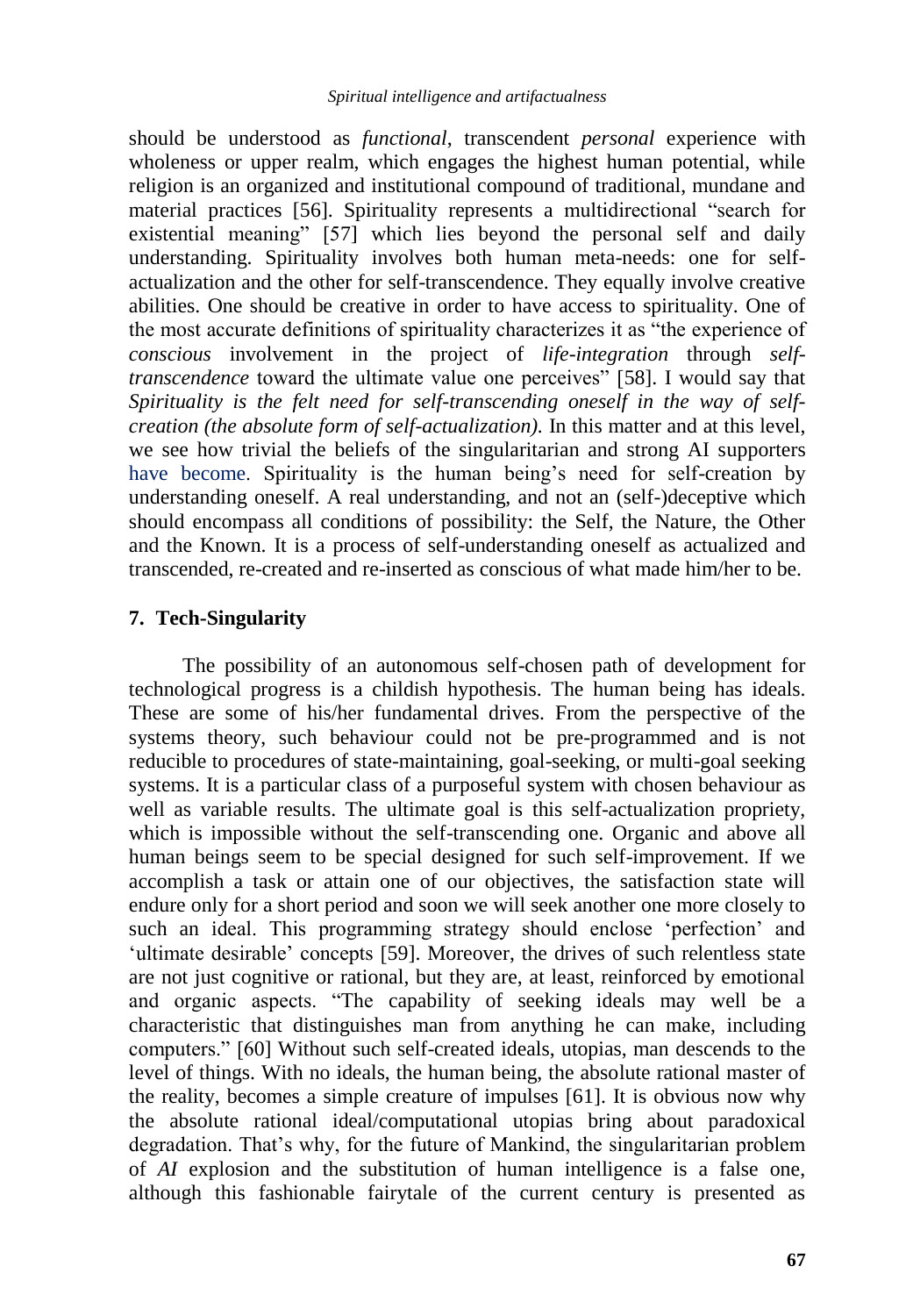unavoidable. The *AI* is fundamentally different from human intelligence and they are comparable only in respect to some of their components. With no ideals a self-oriented, self-purposed evolution is impossible.

But even if the Singularitarian question is a bogus one, it could have a more concrete and dramatic sense. People rely more and more on *AI* for easing their cognitive tasks from memorizing phone numbers, addresses to data mining, calculus, and decision-making algorithms. Consequently these competences distort and atrophy in time. On the other hand, as people's thinking relies more and more heavily on *AI* processing, heuristics and data presentation, their cognition will adapt and be shaped in this form which limits and deepens the cognitive dependence. As long as the progress of *AI* is an open-ended process and the primeval human desire for comfort prevails in time the singularitarian question is set inverted: *The peril is the people would become more stupid then*  AI *and not that* AI *will become smarter than human intelligence*.

## **8. Tech-Spirituality**

Nonetheless, the real challenge will be represented by the evolution of the relation between Spirituality and Technology, in a high-tech incorporated and embedded world: Tech-Spirituality. In the last half of century, the world in which we live has profoundly changed. Digital revolution and high technologies virtualized a great part from our life. It makes our life easier, it responds to our cognitive superior needs, but also makes us dependent on the high access to information and technological support. At the same extent in which it has brought together people from all over the world and sustains communication, the Internet keeps them separate by a mediated and distorted virtualized communication. It is said that people can now choose to be anyone they want, but being anyone means being nobody.

Short term side-effects caused by the too rapidly speed of advancements, environmental deterioration, population explosion, and the acceleration of change bring generalized stress on individuals and society, information overload, fragmentation and erosion of the value systems. "One of the biggest problems of present society is the effect of overall change and acceleration on human psychology. Neither individual minds nor collective culture seem able to cope with the unpredictable change and growing complexity. Stress, uncertainty and frustration increase, minds are overloaded with information, knowledge fragments, values erode, negative developments are consistently overemphasized, while positive ones are ignored. The resulting climate is one of nihilism, anxiety and despair." [62] In these circumstances, the New Technological Renaissance Man proposes an evolutionary cybernetic New Enlightenment. But this is an expected deed as long as spirituality is about the serenity of believed knowledge.

Concomitant with this optimistic vision of Mankind"s distant future there reside the more pessimistic immediate future anticipations. The latter one lies under the inauspicious "Bermuda triangle of extinction" of the unbalance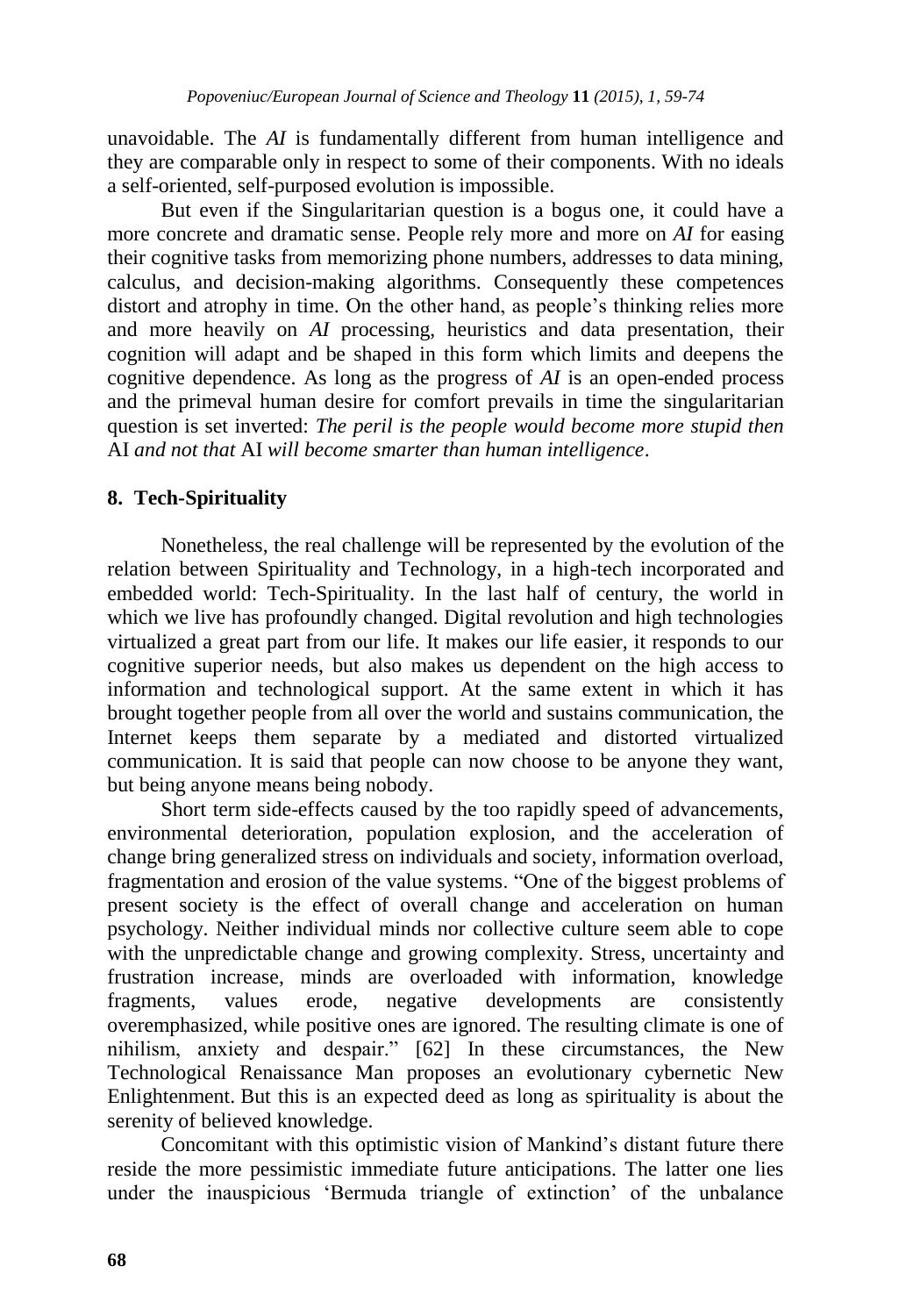between technology, politics and morality [J. Savulescu, *Unfit for life: Genetically enhance humanity or face extinction*, presentation on Festival of Dangerous Ideas, Sydney Opera House, October, 2009]. In the first place, radical technological power is a great peril because of the high probability of mass destruction: millions will have access to such tools, easy to produce significant harm, while the number and predisposition toward sociopath and psychopath conduct is increasing, not to mention the increased risk of starting a nuclear catastrophe. Secondly, there is the problem of instability characteristic to the dominant (and unavoidable? [63]) political system of liberal democracy. In a world of radical technological advancement, it enables the access of violent minorities to the means of mass-destruction and provides a poor basis for cooperation and coordination at a global level. Finally, there is the problem of the primitive nature of human morality limited to small groups and kinship, which fails to assist and co-operate (the tragedy of the commons) with unfamiliar persons and which, above all, is easily overwhelmed by selfishness. But, instead of forcing people to be good using such hazardous and long-term (socially) unpredictable measures as moral genetic bioenhancement [11] or morality pills [P. Singer and A. Sagan, New York Times, January 28, 2012, http://opinionator.blogs.nytimes.com/2012/01/28/are-we-ready-for-a-moralitypill/], natural and humanist solutions should be envisaged. Although these should be especially realistic (and not limited to usually empty ethical and pedagogical pompous pathetic discourses), they not must be such cynical and extreme as the above mentioned evaluation recommend. The good things often pass unseen within the anxiety that any change brings along.

### **9. Tech-Religiosity**

The most important thing for our topic is the fact that "if this digital revolution is altering civilization, it will also impact our metaphysical imagination, the basic building blocks of our experience" [64]. In a hightechnological advancing world, spiritual enlargement gains new dimensions and meanings. Unfortunately the spiritual dimension of this unprecedented technological level goes unnoticed. To understand this subtle spiritual enlightenment, we could think that the cotemporary computer revolution is to be found in the spiritual freedom movement of the sixties, with all its genuine and artificial, healthy and degrading aspects [65]. Both share the same fundamental drive to liberation, decentralization and personalization [66], i.e., spiritual development. While the former preached the return to Nature and to the genuineness of humanity, the latter promotes the emancipation and advancement of mankind abilities and potential. The question is a practical one: online churches could replace traditional houses of worship and the technological mediated? Online communities are able to preserve our ability to profound communion and make commitments? For example, both Buddhism and Orthodoxy promote the silence of the senses, the peaceful meditation and prayer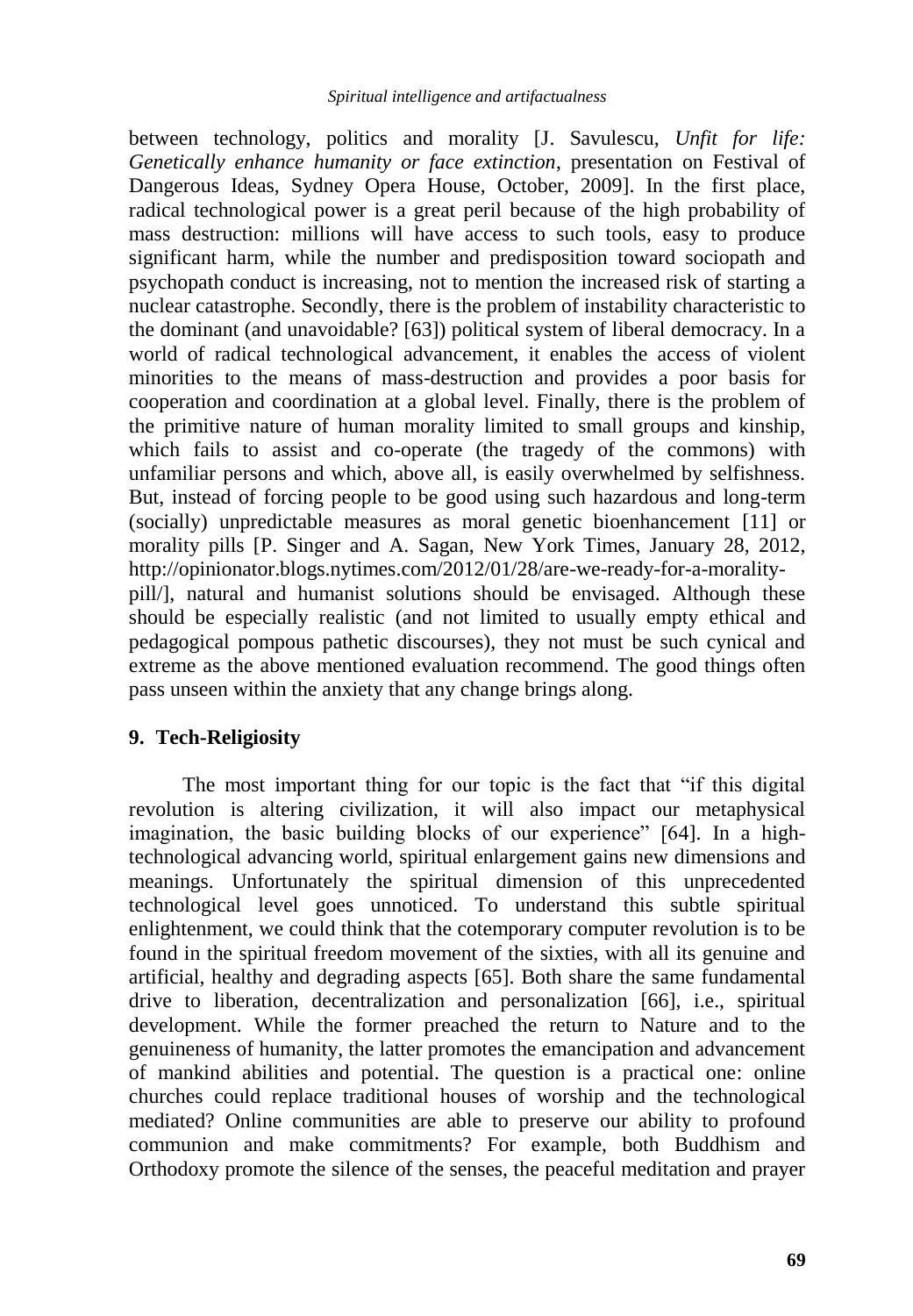as their basic notions of spiritual contemplation which is unbalanced by the "image, sound and ideas pollution" of new media all-encompassing environment.

On the other hand, the transcendent aspect of Technology unfastens new possible perspectives over the future of mankind. Its peculiarity could be better understood in analogy with the state of religiosity. The "religious life is a distinctive form of life in the Church" [S.M. Schneiders, *Religious Life in The Future*, USG/USIG Sponsored Congress on religious life, Rome, 2004], an alternate world and it does not represent merely living differently within the world. At the same time, "cyberspace may not be physical space, but it is very real. Our experiences using computers and the Internet are equally real, as are the people we meet online." [67] We are *going*, *visiting*, *entering* and *moving* in cyberspace. It is a veritable world, an unimaginable medium which frees our minds, expands our horizons, and allows us to become more human than ever. But it could also overwhelm and suppress our personal nature. The traditional institutional embodiment of Spirituality, the life in the Church, has at least as much ontological distinct status as with virtual reality or cultural weltanschauung. And here a new key question about the institutionalized procedures of practicing religious spirituality arises. Let's take the Christian communion or worship services: could the holly sacraments be fulfilled by the means and within of an Internet community? And the answer to this question is just a matter of political decision, of tolerance and adaptation or it is one of the genuine ontological compatibility?

Regardless of the answer, the spiritual, either religious or laic, is a fundamental and distinctive feature of the human being, and is the one which ensures the balance of civilization progress. The present high pace of technological advancement is not accompanied by a cultural equivalent or spiritual evolution and this jeopardizes the future of human species. Religion and cultures have always had a vital symbiotic relation. The religious form of spirituality had guaranteed, in the past, moral control – the vital condition for the survival and advancement of our species. The modern age reveals that only the institutionalized part of religiousness could not ensure this in the absence of Spirituality [50]. On the other side, "there is an absolute limit to the progress than can be achieved by the perfectionment of scientific techniques detached from spiritual aims and moral values" [68]. On the contrary, the development of technology without limits and without understanding, with its long-term and complex consequences at all levels of our physical body, our social relations and our mentality, can"t be labeled as an evolution in civilization. It is rather a preposterous expanding of artifactualness, at the expense of human evolution, and this is wrong.

But as I stated elsewhere [69], technological progress is not a problem *per se*, but only the technological mentality will be the one which will put in peril the human civilization. The danger comes from the specialized, narrow, technical engineering mentality that feeds the illusion of full replaceability, overall convertibility and prevalence of artificial perfectibility over natural plasticity. "It will be always difficult to decide on the merits of pessimistic and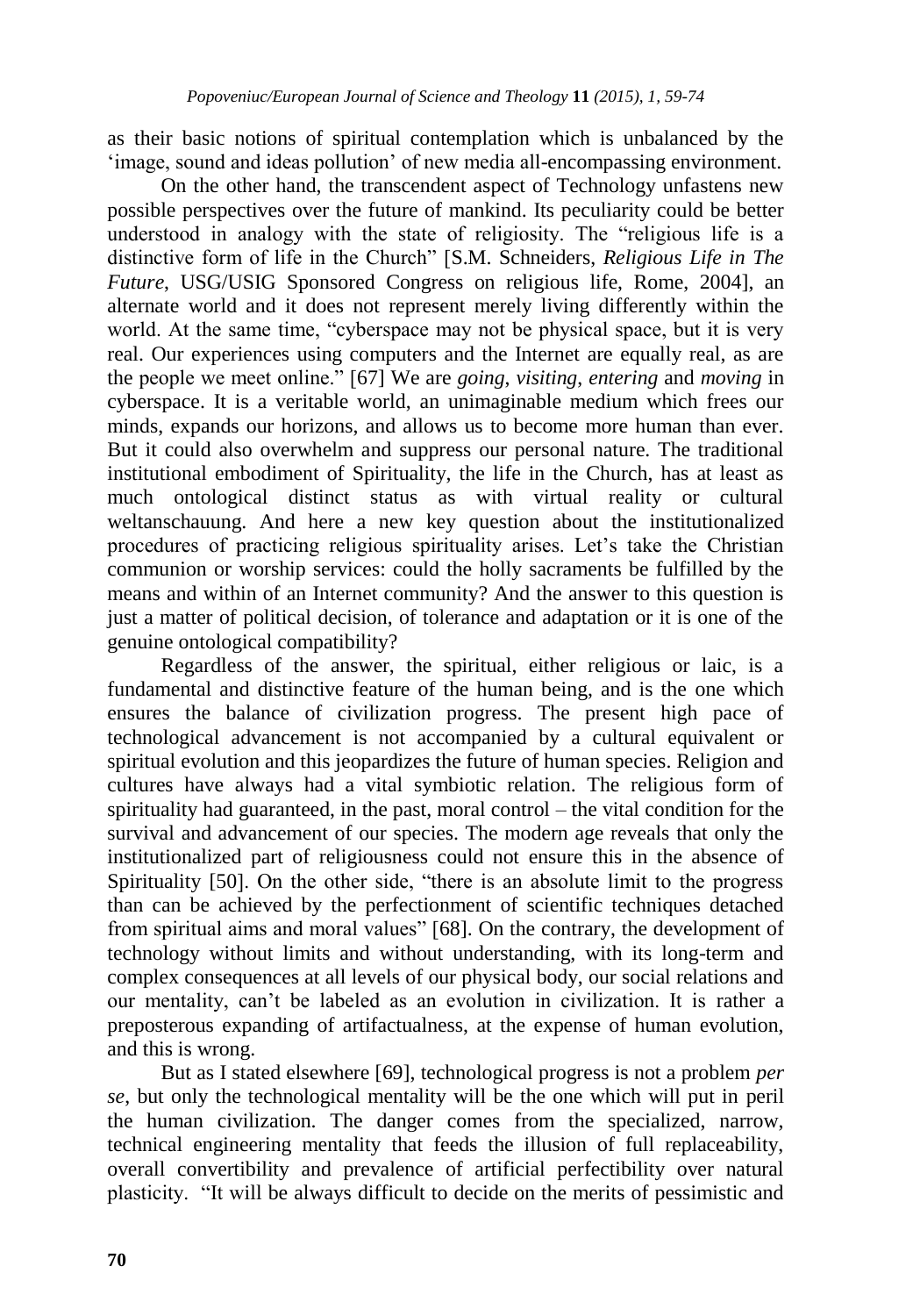optimistic spiritual interpretations of technology. For every new power and possibility that technology brings, it could be argued that technological progress takes away other components of humanity. For some to survive in the stressful world of high tech, there may be a great need for the enduring legacies of spiritual practice. The new edge of technology may need the new age of reviving of spiritual practice. Without them, we may not be able to survive." [64] This short-sighted and self-sufficient mentality is comfortable but dangerous. A future oriented thinking with no transcendent ideals and spiritual struggle is a dead-end evolutionary path.

At this point, the importance and relevance of Spirituality, the way in which it is thought and conceived, how it is felt and created, becomes vital. And here I am not talking about the primitive anthropomorphic cognitive construct which offered, and still offers, for many people the illusory security from the threatening environmental elements. I am talking about Spirituality as the experience of transcendence of a conscious entity, a sense of affective intelligent wholeness, and a wholeness that is felt as a purified state of apprehension and unifying understanding. The self-reflexive knowledge and action toward the world is reflected and creatively self-determines the agent. On a certain level of species development, the evolutionary path becomes self-sufficient and selfcontrolled, which is, from a long-established perspective over evolution, almost completely devoid of exogenous control. The future is entirely in the own hands of the human species. But the self-reflexive spiral might be further developed at a collective level up to the point of *transcendent* wisdom, or could be weighted and deviated toward an unpredictable technological singularity. A self-reflexive (co-)reflection could (self-)fulfill the requirements for ensuring safe sustainable future evolution but only reinforced by a genuine spiritual commitment.

Regrettably, the traditional Science could not conceive the possibility of the existence and manifestation of consciousness subjectivity as a mandatory element for a fully objective theory. Even today transcendentalism is not rightfully accepted in its entire self-evidence. But the history of science shows there are more things in Heaven and Earth than was ever dreamt of in its own philosophy. Ultimately, there may be intelligences on the horizon that we don"t even know about. One candidate that has emerged for consideration is the spiritual intelligence (as well as the moral or existential ones). But, as long as it doesn't meet the technical criteria for a scientific question [70], it doesn't exist. Does it?

#### **References**

- [1] S.J. Russell and P. Norvig, *Artificial Intelligence: A Modern Approach*, 2 nd edn., Prentice Hall, Upper Saddle River, 2003, 947.
- [2] R.E. Horn, *The Turing Test: Mapping and Navigating the Debate*, in *Parsing the Turing Test. Philosophical and Methodological Issues in the Quest for the Thinking Computer*, R. Epstein, G. Roberts & G. Beber (eds.), Springer, Netherlands, 2008, 73-88.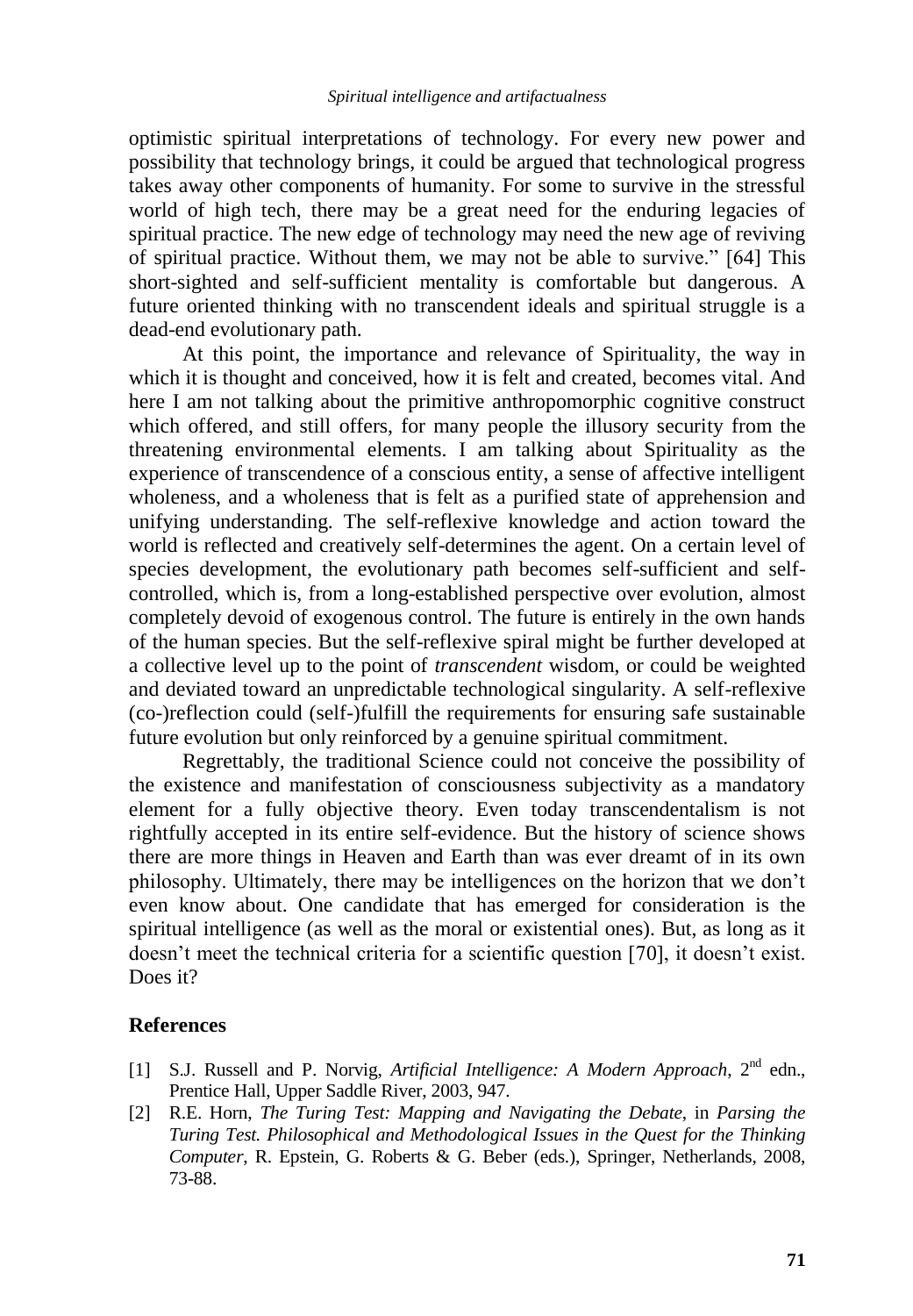- [3] S. Bringsjord, *What robots can and can't be*, Kluwer Academic Publishers, Dordrecht, 1992, Chapter 9.
- [4] A.M. Turing *Computing Machinery and Intelligence*, in *Parsing the Turing Test. Philosophical and Methodological Issues in the Quest for the Thinking Computer*, R. Epstein, G. Roberts & G. Beber (eds.), Springer, Netherlands, 2008, 23-65.
- [5] K. Gödel, *Unpublished Essays and Lectures*, in *Collected Works*, Vol. III, Oxford University Press, New York, 1995, 310.
- [6] R. Penrose, *Shadows of the Mind: A Search for the Missing Science of Consciousness*, Oxford University Press, Oxford, 1994, 76.
- [7] P. Voss, *Essentials of General Intelligence: The Direct Path to Artificial General Intelligence*, in *Artificial General Intelligence*, B. Goertzel & C. Pennachin (eds.), Springer-Verlag, Berlin, 2007, 131-157.
- [8] F. Giunchiglia and T. Walsh, J. Autom. Reasoning, **11(1)** (1993) 23-41.
- [9] H. Gardner, *Frames of Mind: The Theory of Multiple Intelligences*, Basic Books, New York, 1993.
- [10] J. Barresi, Journal for the Theory of Social Behaviour, **17** (1987) 19-46.
- [11] I. Persson and J. Savulescu, *Unfit for the Future: The Need for Moral Enhancement*, Oxford University Press, Oxford, 2012.
- [12] F.J. Varela and J. Shear, Journal of Consciousness Studies, **6(2–3)** (1999) 1–14.
- [13] W.-M. Roth, *First-Person Methods. Toward an Empirical Phenomenology of Experience*, Springer Sense Publishers, Netherlands, 2012.
- [14] C. Petitmengin, Phenomenology and the Cognitive Sciences, **5(3-4)** (2006) 229-269.
- [15] S. Blackmore, *Consciousness: An Introduction*, Routledge, New York, 2013, 420- 472.
- [16] J.R. Searle, *The Mystery of Consciousness*, The New York Review of Books, New York, 1990, 212.
- [17] F.J. Varela and J. Shear (eds.), *The View from Within: First-Person Approaches to the Study of Consciousness*, Imprint Academic, Bowling Green, 1999.
- [18] C. Petitmengin (ed.), *Ten Years of Viewing from Within*. *The Legacy of Francisco Varela*, Imprint Academic, London, 2009.
- [19] R.J. Sternberg, *Beyond IQ: A Triarchic Theory of Human Intelligence*, Cambridge CUP Archive, Cambridge, 1985, 45.
- [20] R.J. Sternberg and W. Salter, *Conceptions of Intelligence*, in *Handbook of Human Intelligence*, R.J. Sternberg (ed.), CUP Archive, Cambridge, 1982, 3.
- [21] L. G. Humphreys, Intelligence, **3(2)** (1979) 105–120.
- [22] S. Legg and M. Hutter, *A Collection of Definitions of Intelligence*, in *Advances in Artificial General intelligence: Concepts, Arhitectures and Algorithms*, B Goertzel & P. Wang (eds.), IOS Press, Amsterdam, 2007, 17-24.
- [23] M.A. Boden, *The Creative Mind: Myths and mechanisms*, 2<sup>nd</sup> edn., Routlege, London, 2004.
- [24] R.L. Ackoff, Journal of Applied Systems Analysis, **16** (1989) 3-9.
- [25] S. Feferman, Psyche, **2(7)** (1995) 21-32.
- [26] J. Tischner, *Myślenie według wartości (Thinking in Values)*, English translation, Wydawnictwo Znak, Krakow, 2002, 477–493, online at http://www.tischner.org.pl/Content/Images/tischner4.pdf.
- [27] T.S. Elliot, *The Waste Land and Other Poems*, Houghton Mifflin, Harcourt, 2014, 79- 83.
- [28] G. Jefferson, Brit. Med. J., **1(4616)** (1949) 1105–1110.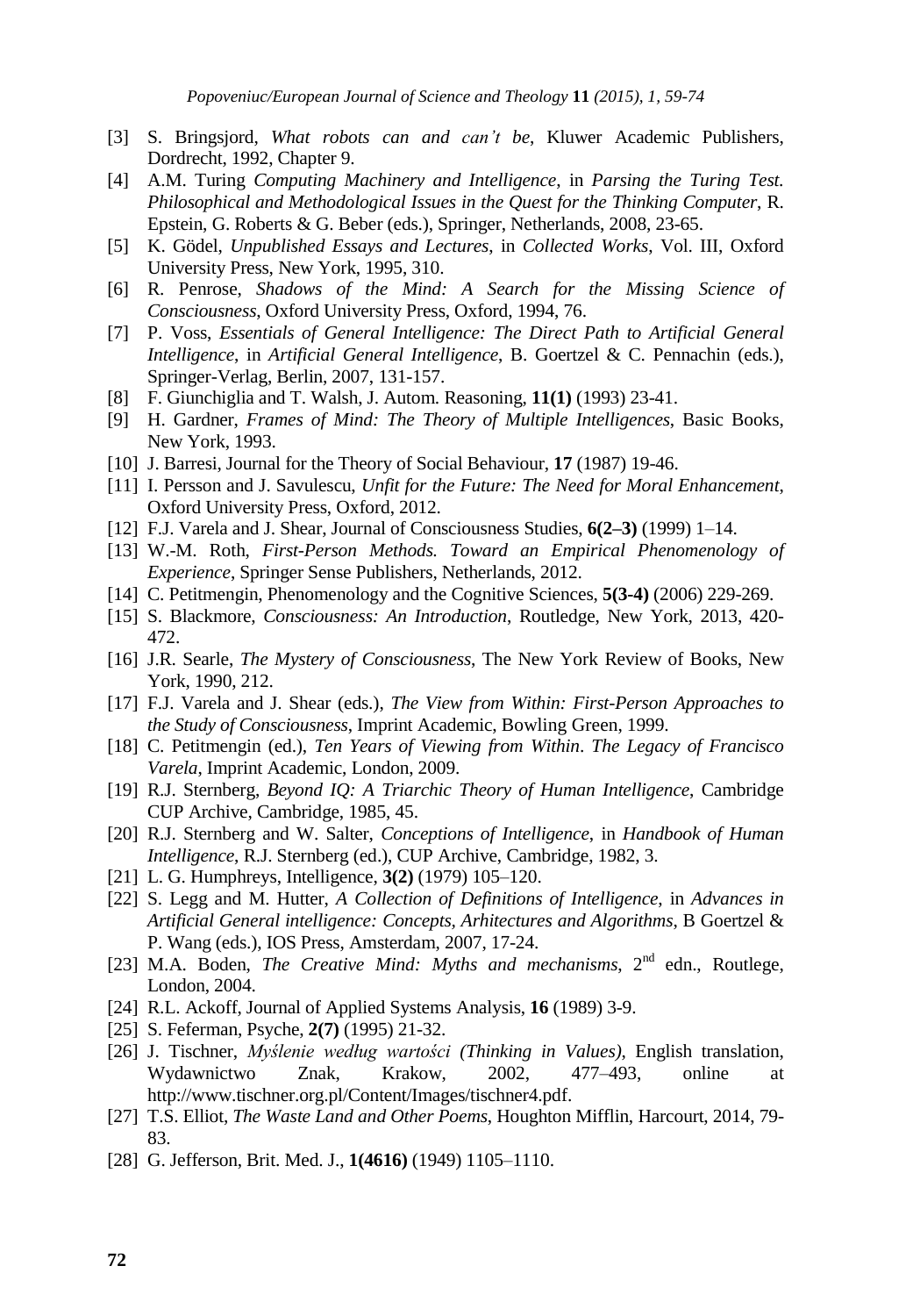- [29] G.A. Cory Jr., *Reapraising MacLean's Triune Brain Concept*, in *The Evolutionary Neuroethology of Paul MacLean: Convergences and Frontiers*, G. Cory & R. Gardner (eds.), Praeger, Westport, 2002, 9-27.
- [30] P.D. Maclean, *The triune brain in evolution*, Plenum Press, New York, 1990.
- [31] A. Hampshire, R.R. Highfield, B.L. Parkin, A.M. Owen, Neuron, **76(6)** (2012) 1225- 1237.
- [32] R.J. Sternberg, *A Triarchic View of Giftedness: Theory and Practice*, in *Handbook of Gifted Education*, N. Coleangelo & G.A. Davis (eds.), Allyn and Bacon, Boston, 1997, 43-53.
- [33] A. Restian, Int. J. Neurosci., **11(4)** (1980) 279-293.
- [34] A. Restian, Practica Medicală, **6(4)** (2011) 273-286.
- [35] E. Goldberg, *The Executive Brain: Frontal Lobes and the Civilized Mind*, Oxford University Press, Oxford, 2001, 59.
- [36] G.M. Edelman and J.A. Gally, Front. Integr. Neurosci., **7** (2013) 63.
- [37] G. Edelman and G. Tononi, *A Universe of Consciousness: How Matter Becomes Imagination*, Basic Books, New York, 2000, 85.
- [38] G. Edelman and J.A. Gally, Proceedings of the National Academy of Sciences, **98(24)** (2001) 13763–13768.
- [39] U. Noppeney, K.J. Friston and C.J. Price, J. Anat., **205(6)** (2004) 433-442.
- [40] A. Damasio, *Descartes'Error: Emotion, Reason and the Human Brain*, Random House, New York, 2008.
- [41] R.J. Davidson and W. Irwin, Trends Cogn. Sci., **3(1)** (1999) 11-21.
- [42] P. Carruthers, *Higher-Order Theories of Consciousness*, in *The Stanford Encyclopedia of Philosophy*, E.N. Zalta (ed.), Stanford University, Stanford, 2011, online at http://plato.stanford.edu/archives/fall2011/entries/consciousness-higher/.
- [43] R.J. Gennaro, *Higher-order Theories of Consciousness: An Anthology*, John Benjamins Publishing, Amsterdam, 2004.
- [44] G.W.F. Hegel, *Science of Logic*, English translation, Cambridge University Press, Cambridge, 2010, 134.
- [45] R.F. Paloutzian and C.L. Park (eds.), *Handbook of the Psychology of Religion and* Spirituality, 2<sup>nd</sup> edn., Guilford Press, New York, 2013, 28.
- [46] R.A. Giacalone and C.L. Jurkiewicz (eds.), *Handbook of Workplace Spirituality and Organizational Performance*, M.E. Sharpe, New York, 2010, 7.
- [47] E.P. Shafranske and R.L. Gorsuch, Journal of transpersonal psychology**, 16** (1984) 231-241.
- [48] J.H. Ellens, *Understanding Religious experiences: what the Bible says about spirituality*, Praeger, Westport, 2007, 1.
- [49] R.L. Piedmont, Journal of Personality, **67(6)** (1999) 985–1013.
- [50] R.L. Piedmont, The Journal of Rehabilitation, **67(1)** (2001) 4-14.
- [51] G. Saucier and K. Skrzypińska, J. Pers., **74(5)** (2006) 1257-92.
- [52] I. Ivtzan, C.P. Chan, H.E. Gardner and K. Prashar, J. Relig. Health, **52(3)** (2013) 915-929.
- [53] E.P. Shafranske and H.N. Malony, *Religion and the clinical practice fo psychology: A case for inclusion*, in *Religion and the clinical practice of psychology*, E.P. Shafranske (ed.), American Psychologiclal Association, Washington DC, 1996, 561- 586.
- [54] K.I. Pargament, *The psychology of religion and coping*, Guilford Press, New York, 1997, 39.
- [55] E. Durkheim, *The elementary forms of religious life*, Free Press, New York, 1915/1995, 34-35.